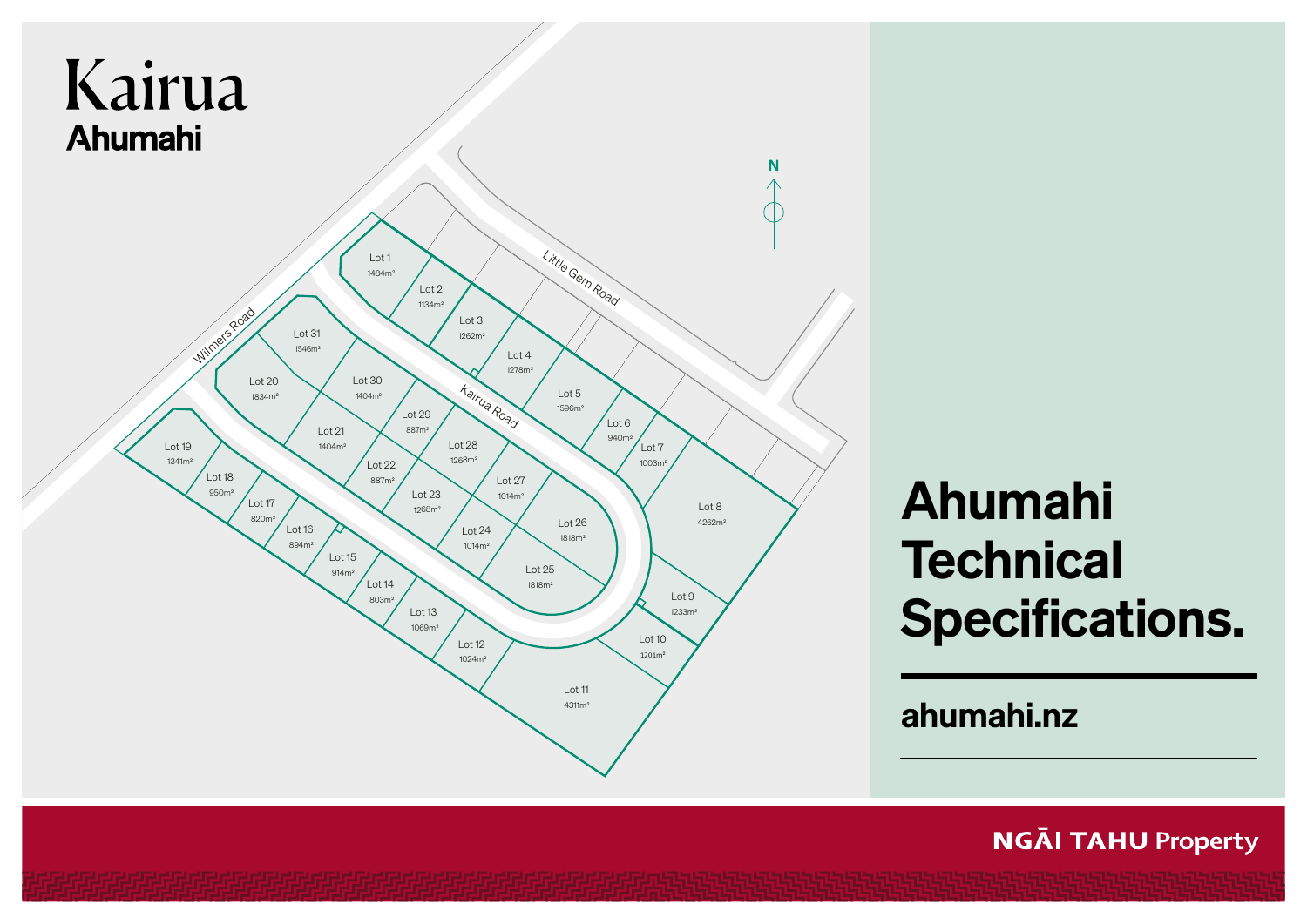## **Contents**

## Kairua

#### Meaning and narrative of the name Kairua

In 1868 Hapukuku Kairua, a leading chief from Kaiapoi, made a claim to lands in the Hornby/ Halswell area extending to the Landsdowne valley and Tai Tapu. These areas were rich mahinga kai and significant within the overall network of kāinga mahinga kai. The claim was dismissed because the land had already been alienated by the Crown. Hapukuku's claim was given further credence as his descendants and relatives imparted mahinga kai knowledge as part of the 1879 Smith Nairn Commission enquiry into Te Kereme, the Ngāi Tahu claim. The Ngāi Tahu Property development at Wilmers Road provides an opportunity to further acknowledge Hapakuku Kairua's rangatiratanga and claim to the area. The Wilmers Road area now stands on former native grasslands/pakihi that were straddled by headwaters of the Halswell and Heathcote rivers, and is adjacent to a former riverbed that was an ancient course of the Waimakariri River.

## Ahumahi

Ahumahi means Industrial in Te Reo, reflecting our unique approach to property development.

To find out more about the industrial developments visit [ahumahi.nz](https://ngaitahuproperty.co.nz/industrial/)

*相相相相相相相相相相相相相相相相相相相相*地的的说法的说法的说法说说说说说说说说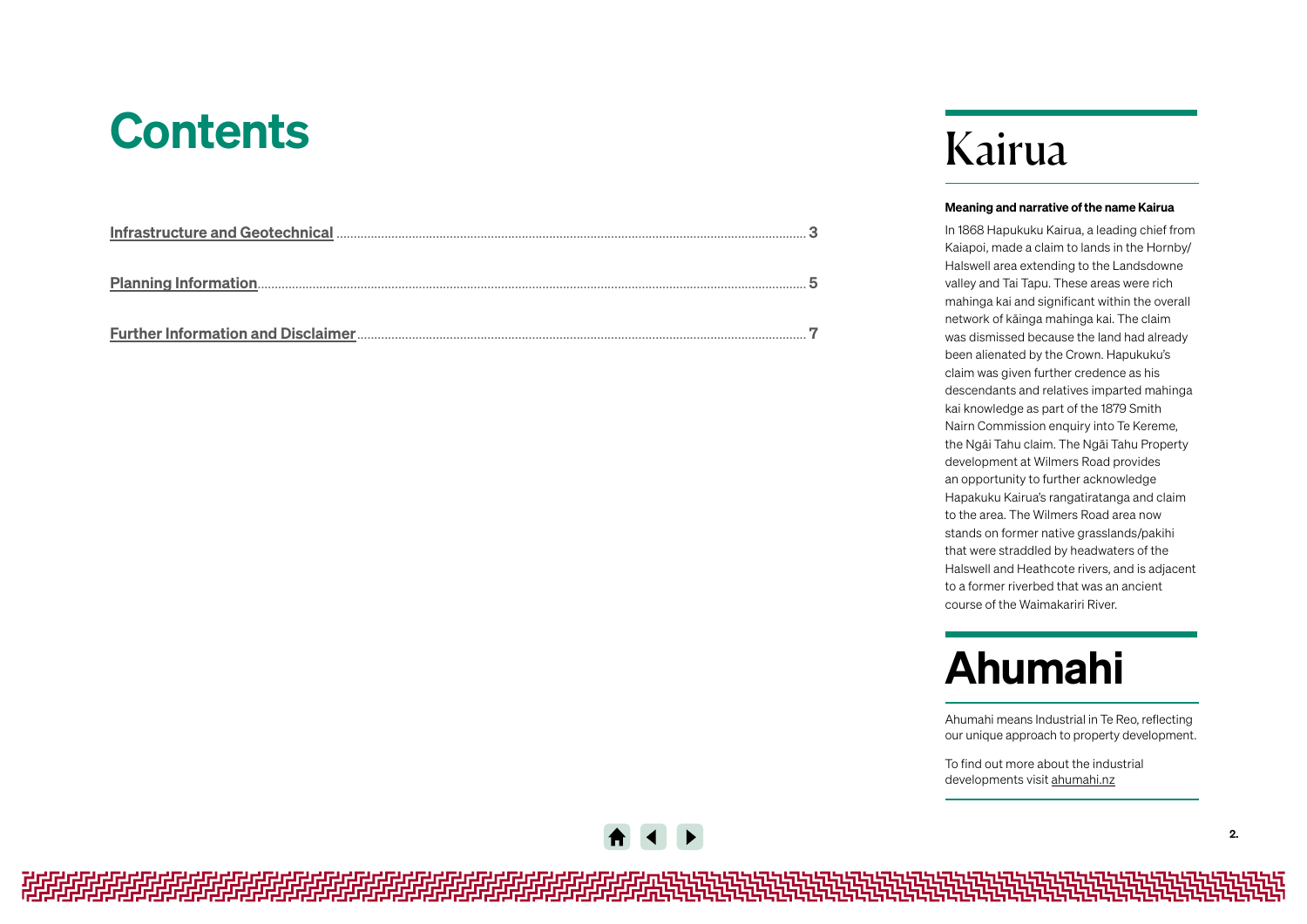## <span id="page-2-0"></span>Infrastructure and Geotech

### Water Supply

#### Sewer

Water supply to the development is provided from the Christchurch City Council water supply network.

The water supply designed to comply with the SNZ PAS 4509:2008 New Zealand Fire Service Firefighting Water Supply Code of Practice. (FW4 fire water category).

All works comply with the Christchurch City Council Infrastructure Design Standard (IDS). The development is serviced with a gravity sewer to the Christchurch City Council wastewater reticulation system. All lots are provided with a DN100 wastewater lateral 600mm inside the road frontage boundary.

All works comply with the Christchurch City Council Infrastructure Design Standard (IDS).

#### **Stormwater**

Stormwater from all lots are reticulated and discharged to the Christchurch City Council Awatea South stormwater basin. Lots 5, 8, 11, 20, 25, 26 & 31 are provided with a DN225 stormwater lateral and Lots 1 – 4, 6, 7, 9 – 10, 12 – 19, 21 – 24, 27 – 30 are provided with a DN150 stormwater lateral 600mm inside the road frontage boundary.

All works comply with the Christchurch City Council Infrastructure Design Standard (IDS).

Internal Lots are required to provide onsite preliminary treatment of stormwater discharges prior to discharging to the CCC reticulation – onsite soakage into land of stormwater discharge is not prohibited.

### Roading and Access

The development is serviced by a loop road off Wilmers Road which is vested to Christchurch City Council.

The carriageway varies between 11.7m and 13.5m and the intersections at Wilmers Rd is Give Way controlled.

Footpaths are provided on both sides of the internal road. Streetlighting is provided.

All works will comply with the Christchurch City Council Infrastructure Design Standard (IDS).



*相相相相相相相相相相相相相相相相相相相相*地的的说法的说法的说法说说说说说说说说说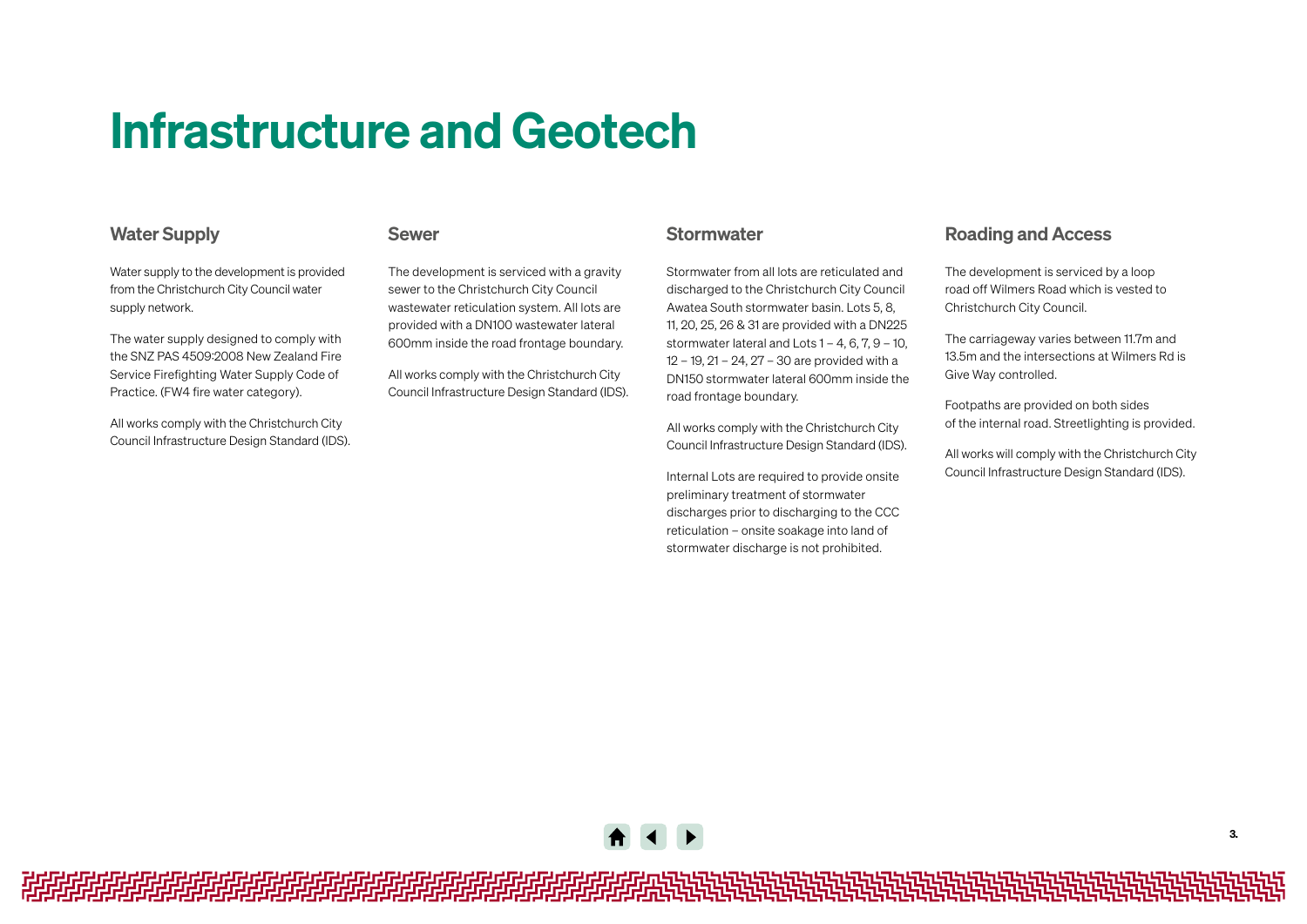## Infrastructure and Geotech

### Geotechnical

Geotechnical engineer (Eliot Sinclair and Partners) consider the proposed development to have a Technical Category 1 (TC1) equivalent future land use performance. Whereby future land damage from liquefaction is unlikely, and ground settlements are expected to be within normally accepted tolerances. They have also considered the risk of the site from fault rupture, liquefaction, flooding and tsunami, and have assessed the risk from these hazards to be low.

Foundations for future proposed industrial buildings within the development may comprise pad or slab foundations. It is anticipated the insitu soils, below the topsoil layer, will provide an Ultimate Bearing Capacity of 300 kPa however this will need to be confirmed by site specific geotechnical investigation during the building consent stage.

**A** 4 **E** 

*相相相相相相相相相相相相相相相相相相相相*地地地地地地地地地地地地地地地地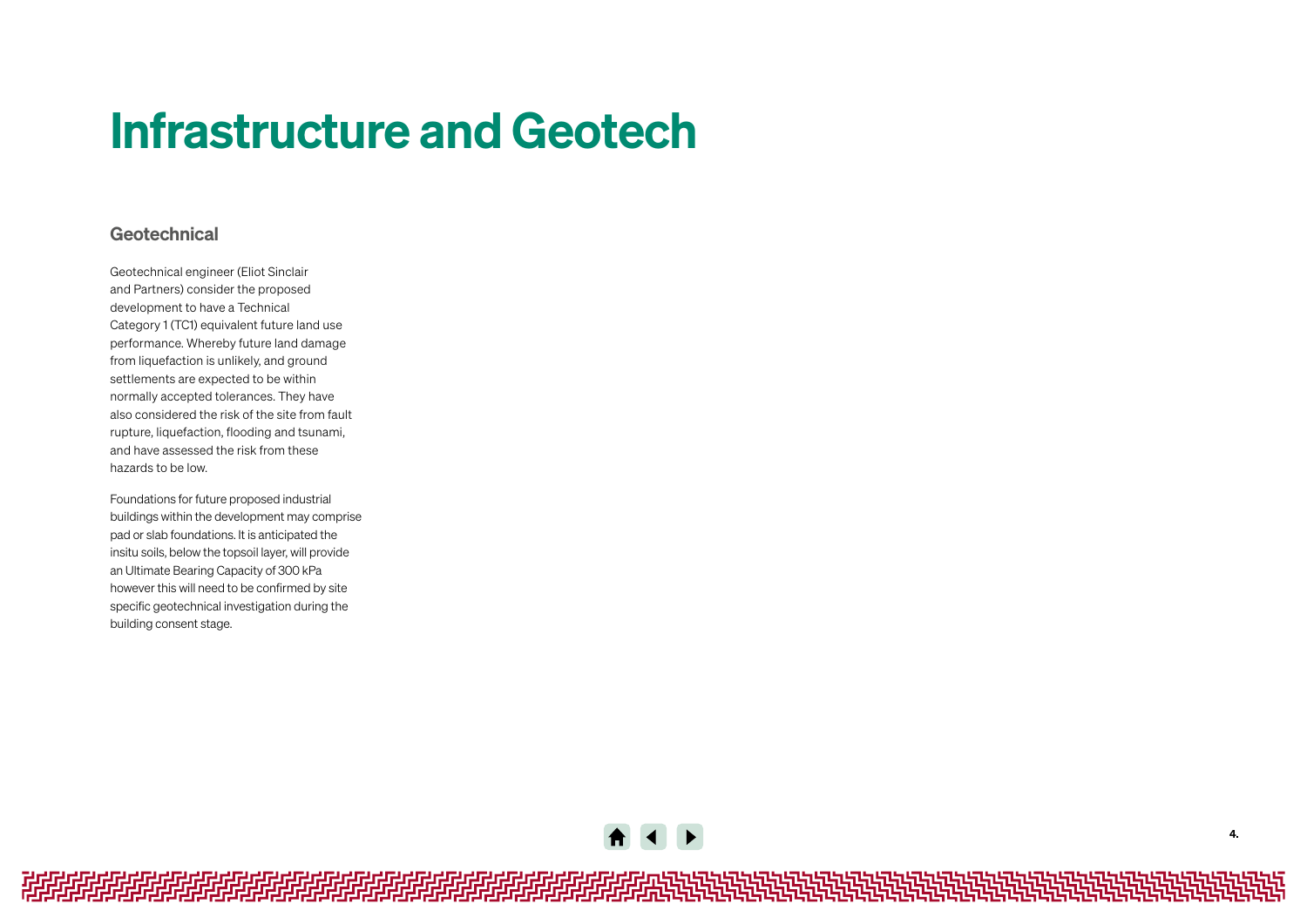## <span id="page-4-0"></span>Planning Information

### Planning

The following information is a summary of the relevant rules and standards contained within the Christchurch District Plan that apply to Industrial Park Zone (Awatea). This information is for a guide only, and readers should refer directly to the District Plan which can be found at:

#### https://districtplan.ccc.govt.nz/

This site is located within the Industrial Park Zone (Awatea) under the Christchurch District Plan.

#### **Activities**

#### Permitted Activities

Any activity which complies with all of the provisions of the District Plan are permitted activities, provided they comply with all of the conditions for permitted activities in 16.6.1.1 including:

- Industrial Activity
- Warehousing and Distribution Activity • High technology industrial activity
- Service industry
- Trade and industry training activity
- Ancillary retail activity
- Food and beverage outlet
- Service Station
- Commercial services
- Public Transport facilities
- Emergency services facility
- Gymnasium
- Parking lots

and the build form standards in Rule 16.6.2.

#### Controlled Activities

There are no controlled activities within the Industrial Park Zone (Awatea).

#### Restricted Discretionary Activities

The following activities shall be Restricted Discretionary Activities in the Industrial Park Zone (Awatea):

- 1. Any activity listed in Rule 16.6.4.1.1 P1 and Rule 16.6.1.3 RD2 that does not meet one or more of the built form standards in 16.6.4.2.
- 2. Any activity listed in Rule 16.6.1.1 P7, P10, P11 and P12 that does not meet one or more of the activity specific standards.
- 3. Any development not complying with a key structuring element on the outline development plan in Appendix 16.8.10.
- 4. Any application arising from this rule shall not be publicly notified.

#### Discretionary Activities

Any activity not provided for as a permitted, controlled, restricted discretionary, noncomplying or prohibited activity activities within the Industrial Park Zone (Awatea).

#### Non-Complying Activities

Any activity listed in 16.6.1.5 including

- Heavy Industrial activity.
- Any activity which results in the daily average sewerage flow of a site exceeding 0.09l/s/ha.

#### **Standards**

All development to be in accordance with the Christchurch District Plan built form standards.



*的时间的时间的时间的时间的时间的时间的时间*被减减减减减减减减减减减减减减减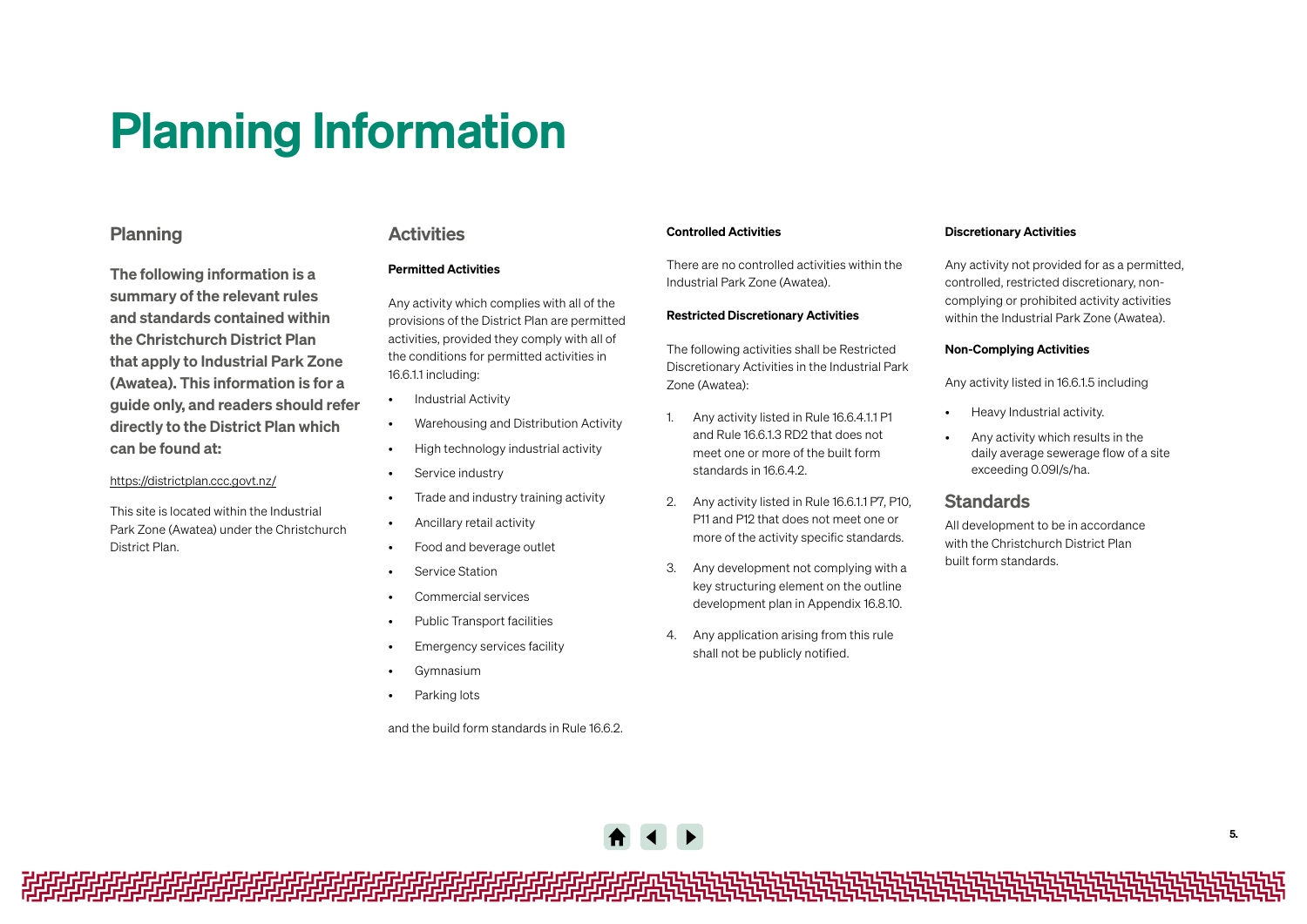## Planning Information

## Heights of Buildings, Fences and Screening Structures

- The maximum height of any building is 15 meters.
- The maximum height of fencing and screening structures located between any building and the road boundary is 1.2 meters or 2 meters where the whole of the structure is at least 50% visually transparent.

## Site Coverage

• The maximum percentage of the net site area covered by buildings is 50%.

## Building Setback

- The minimum building setback from the boundary of a residential zone is 6 meters (Lots 1 – 8).
- The minimum building set back from road boundaries is 6 meters with the exception of sites with more than one road boundary (Lots 1, 19, 20, 31) whereby there shall be a setback of 1.5 meters to one road boundary and 6 meters to any other road boundary.

### Recession Planes

• Where an internal site boundary adjoins a residential zone no part of any building shall project beyond a building envelope contained by a recession plane measured at any point 2.3 metres above the internal boundary in accordance with the relevant diagram in Appendix 16.8.11.

## Outdoor Storage/Car Parking

- Outdoor storage of materials shall not be located within the setbacks.
- Any outdoor storage shall be screened by landscaping, fencing or other screening to a minimum of 1.8m in height from any adjoining residential area (Lots 1 – 8).
- Parking spaces shall be provided to the side or rear of sites and not between buildings and the road, except for visitor parking.

### Landscaping

Landscaping and trees shall be provided as follows:

- The minimum percentage of the site to have landscaping shall be 10%, excluding those areas required to be set aside for trees within or adjacent to parking areas
- The area adjoining the road frontage of all sites shall have a landscaping strip in accordance with the following standards.
	- Minimum width 1.5 metres
	- Minimum density of tree planting 1 tree for every 10 metres of road frontage or part thereof.
	- On sites adjoining a residential zone, trees shall be planted adjacent to the shared boundary at a ratio of at least 1 tree for ever y 10 meters of the boundary or part thereof (Lots 1 – 8).
- In addition to clauses (i), (ii) and (iii) above, where parking areas are located at the front of a site, 1 tree shall be planted for every 5 car parking spaces within any car parking area.

All landscaping / trees required shall be in accordance with the provisions in Appendix 6.11.6 in Chapter 6 of the Christchurch District Plan.

## Stormwater Design Parameters for Individual Lots

The discharge of stormwater shall not arise from:

- Copper building materials used on the exterior of any structure;
- Unpainted galvanised sheet materials;

Stormwater from each developed lot shall

• be discharged from the lot via a direct connect to the Christchurch City Council primary stormwater reticulation system:

The internal Lot stormwater systems shall be designed and constructed:

- In accordance with the NZ Building Code E1
- Such that internal lot design surfaces are graded so that Stormwater discharges beyond the internal lot reticulation capacity is directed via an overland flow path towards the external roading.

Stormwater Treatment

• Oil and grit interceptors are required to be installed at the individual allotments to prevent upstream contaminants from precluding the use of the Awatea South Soakage Basin.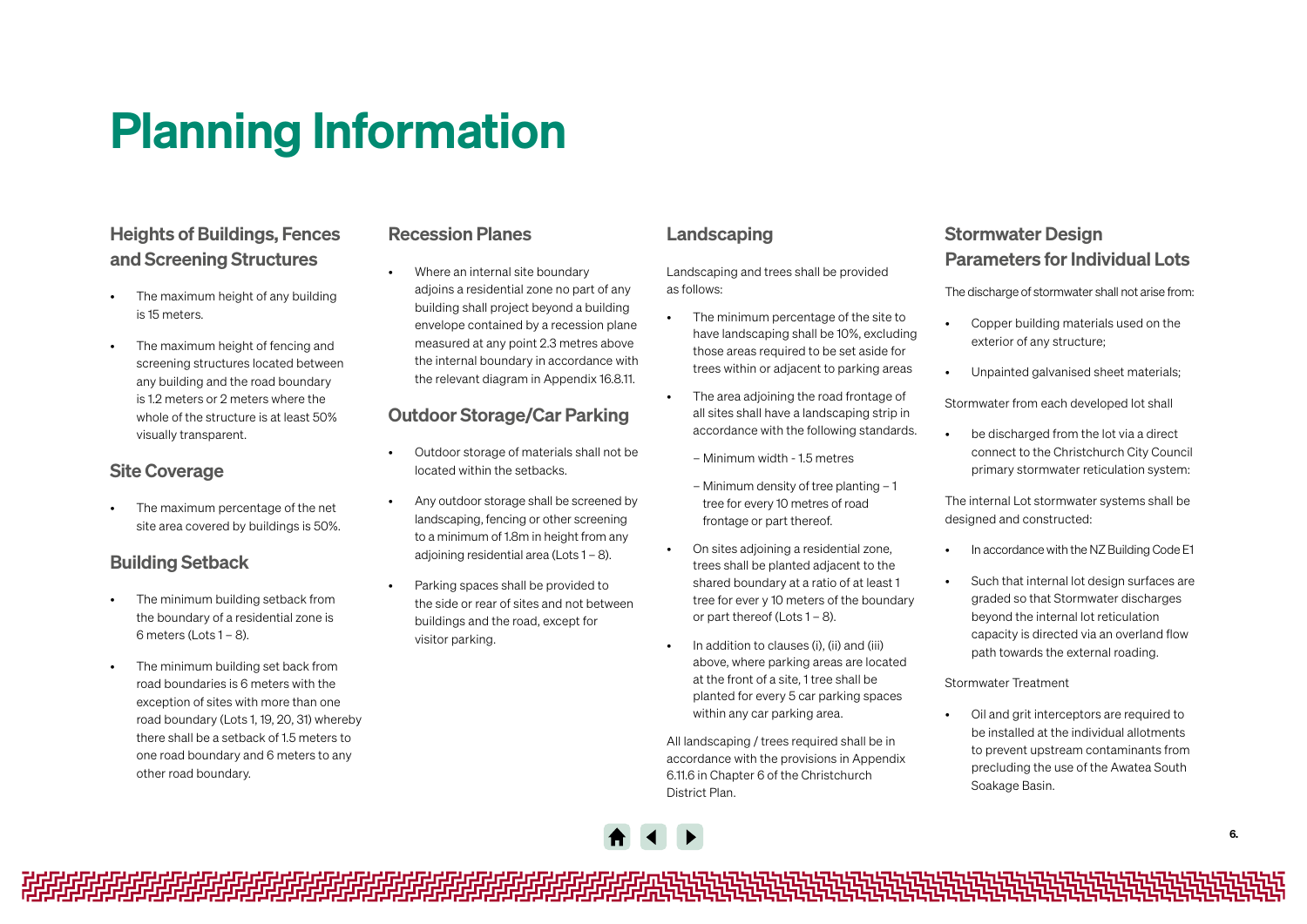## <span id="page-6-0"></span>Further Information

Please contact Jason Steed [Jason.Steed@ngaitahu.iwi.nz](mailto:Jason.Steed%40ngaitahu.iwi.nz?subject=Query) for further information.

• S106 RMA Natural Hazards Risk Assessment

### Disclaimer

*The specifications, details and information (including size and layout) set out on this plan are indicative only and may be subject to change.* 

*Recipients of this information are responsible for their own independent assessment of the information. Ngāi Tahu Property makes no warrantee or representation that the information is correct and is not liable if the information is inaccurate or incomplete in any way.* 

*相相相相相相相相相相相相相相相相相相相相*地做的的说法的说法的说法说说说说说说说